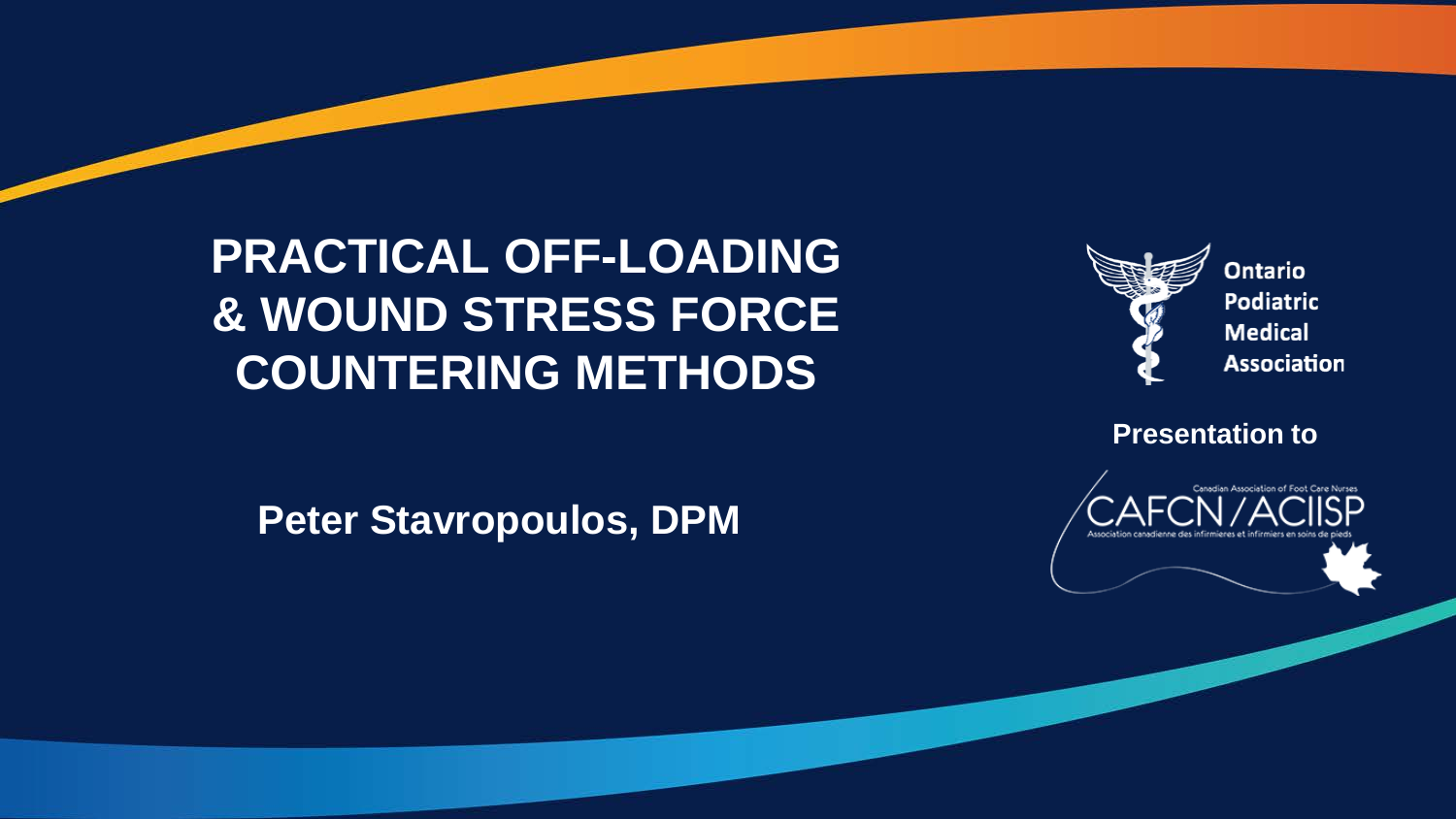Padding and Taping is really - Practical Off-Loading & Wound Stress Force Countering Methods (friction, compression, torsion)

- Short-term solution, but Immediate;
- Requires a good understanding of foot anatomy and function; and,
- skill and training to properly effect a remedy for the problem.

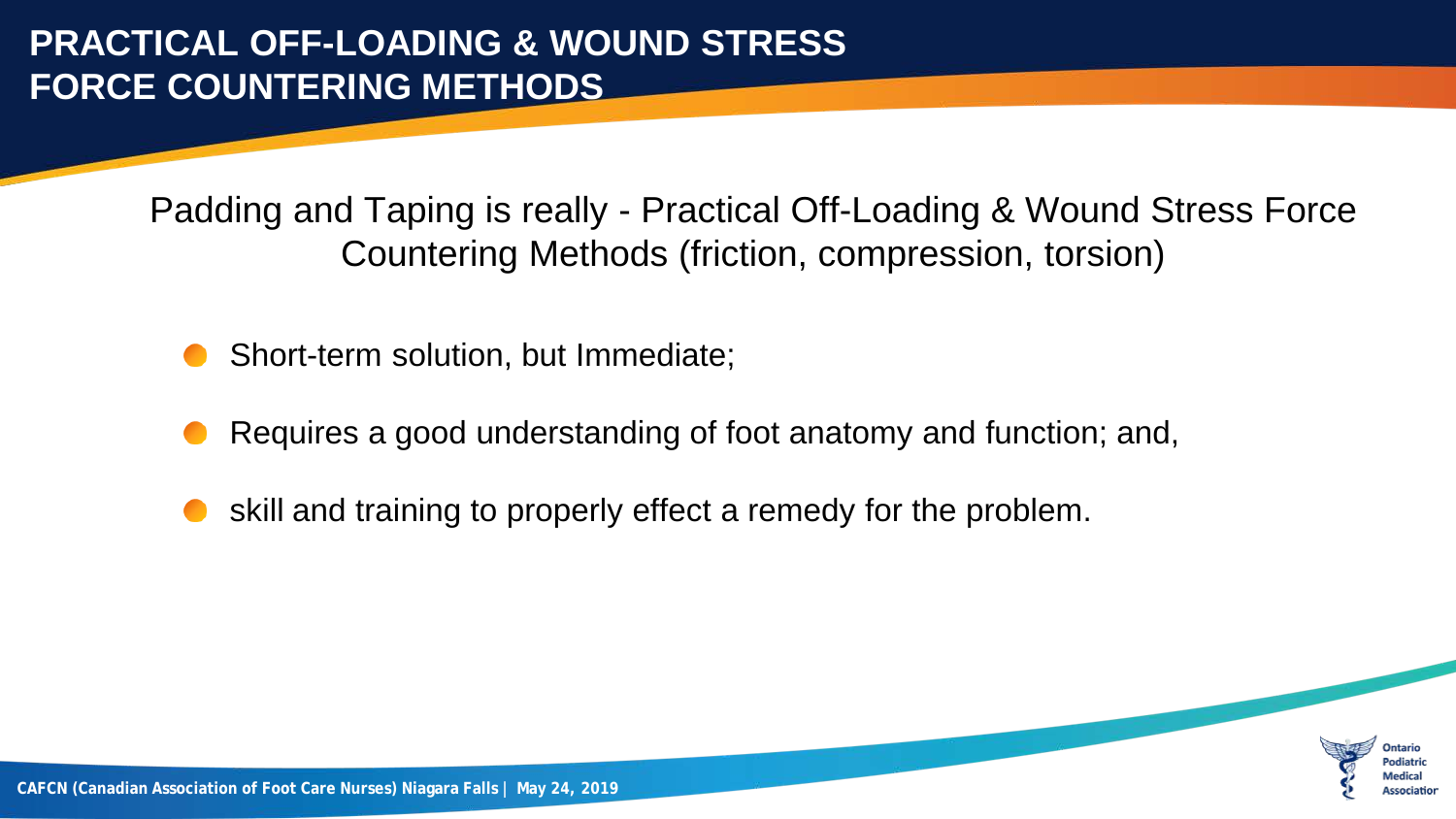### **Considerations**

The importance of obtaining a thorough medical history cannot be overstated

Medical – General versus Local

#### **General Medical Considerations**

Include awareness and understanding of the patient's overall medical health status and how this impacts the treatment you will be providing.

#### **Local Medical Considerations**

Include awareness and understanding of the physical factors directed at the foot causing or contributing to the presence of the specific lesion that you find present.

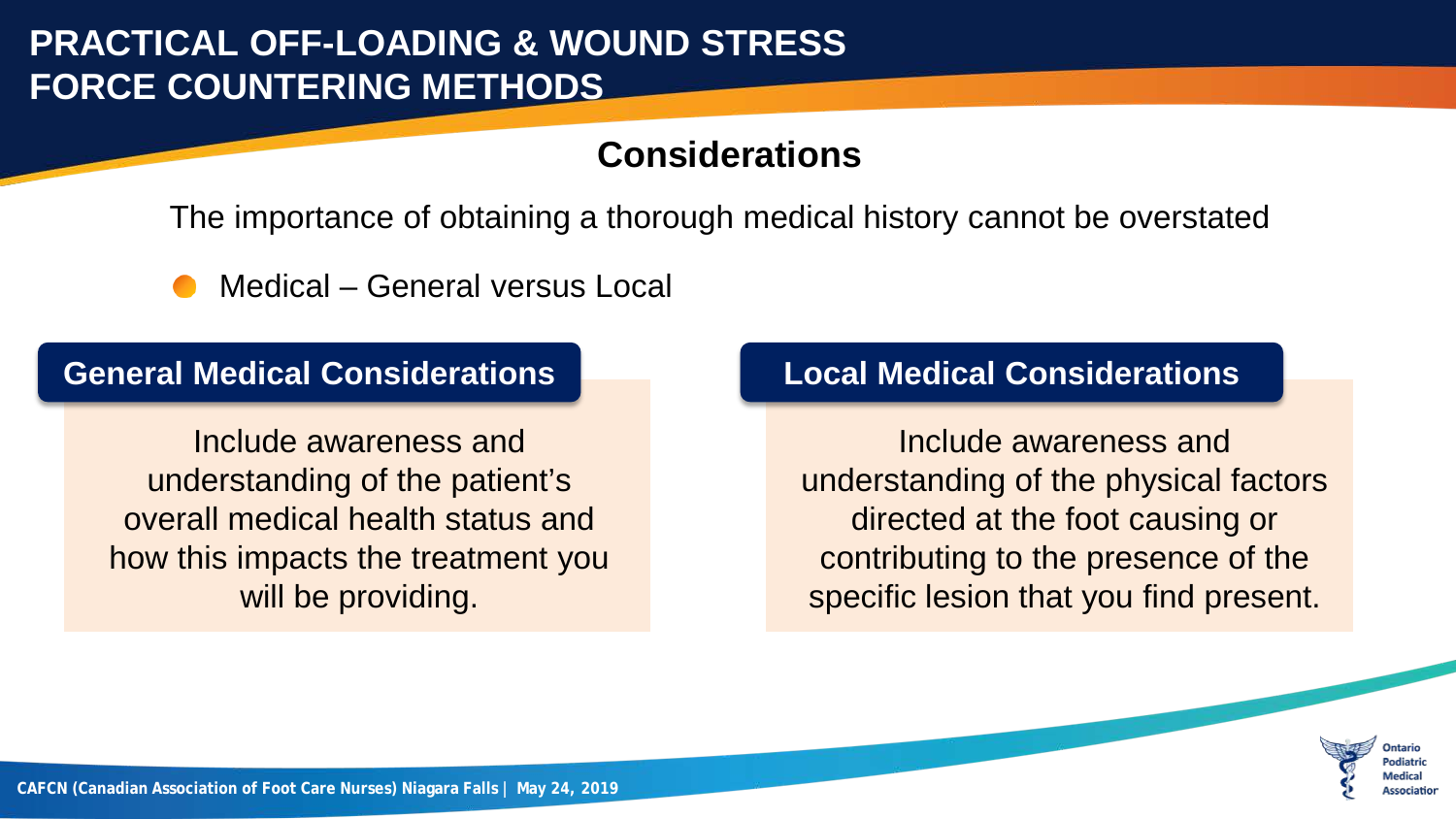Medical – General versus Local | *EXAMPLES*

Callus under the first metatarsal

- Is the deep callus under the first metatarsal present because of poor quality shoes (insufficiently cushioned)?
- or is it due to an underlying osseous deformity such as an enlarged sesamoid bone in an atrophic Pes Cavus foot?
- Is this likely to go on to ulcerate?



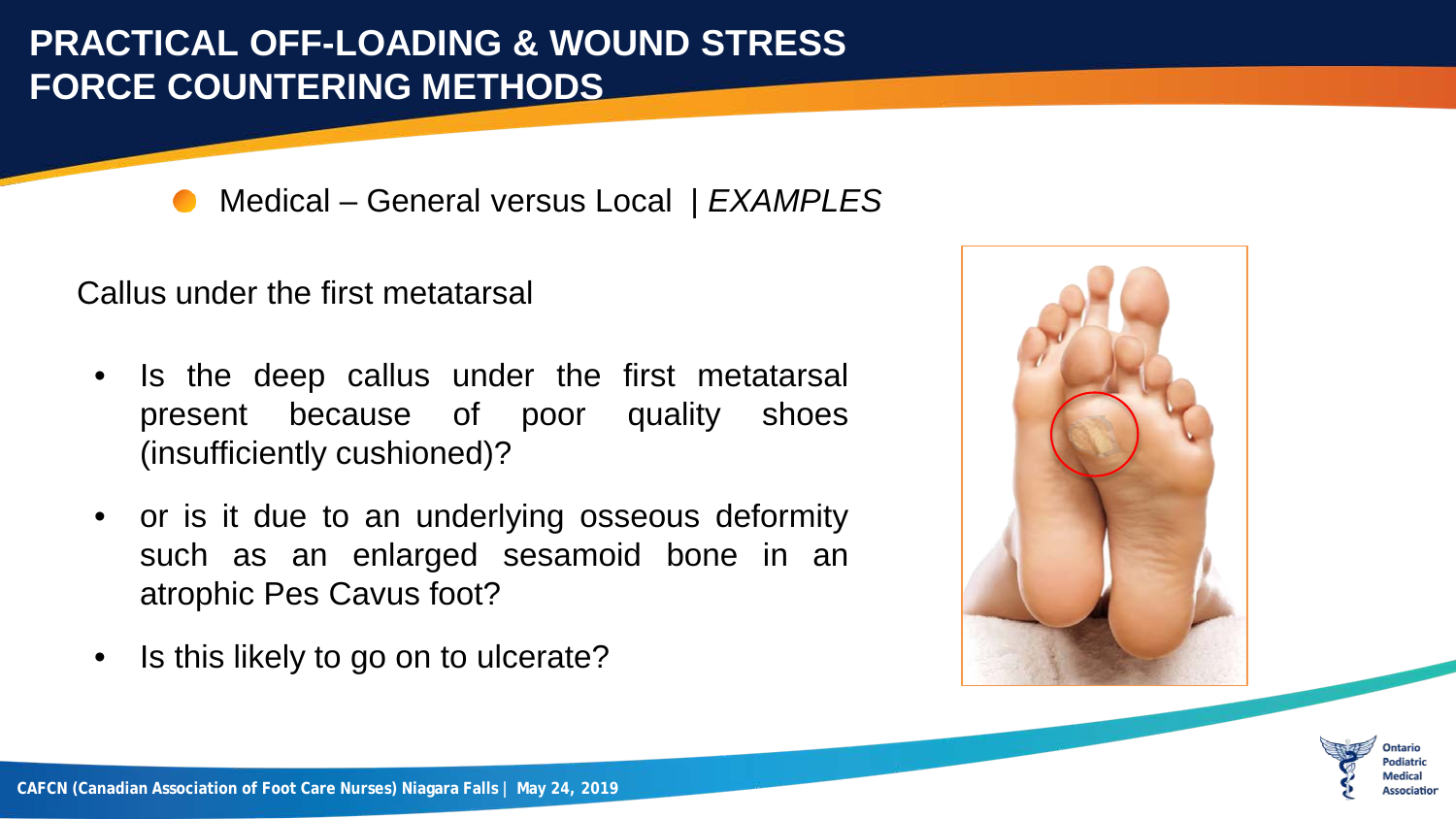Medical – General versus Local | *EXAMPLES*

Corn on the apex (tip) of a Hammer Toe

- Is the HT flexible or Rigid? Treatment will likely be different for each.
- Is it infected? Is there an underlying abscess? Foreign Body?
- Is the lesion non-healing? Malignancy? (Biopsy is best).



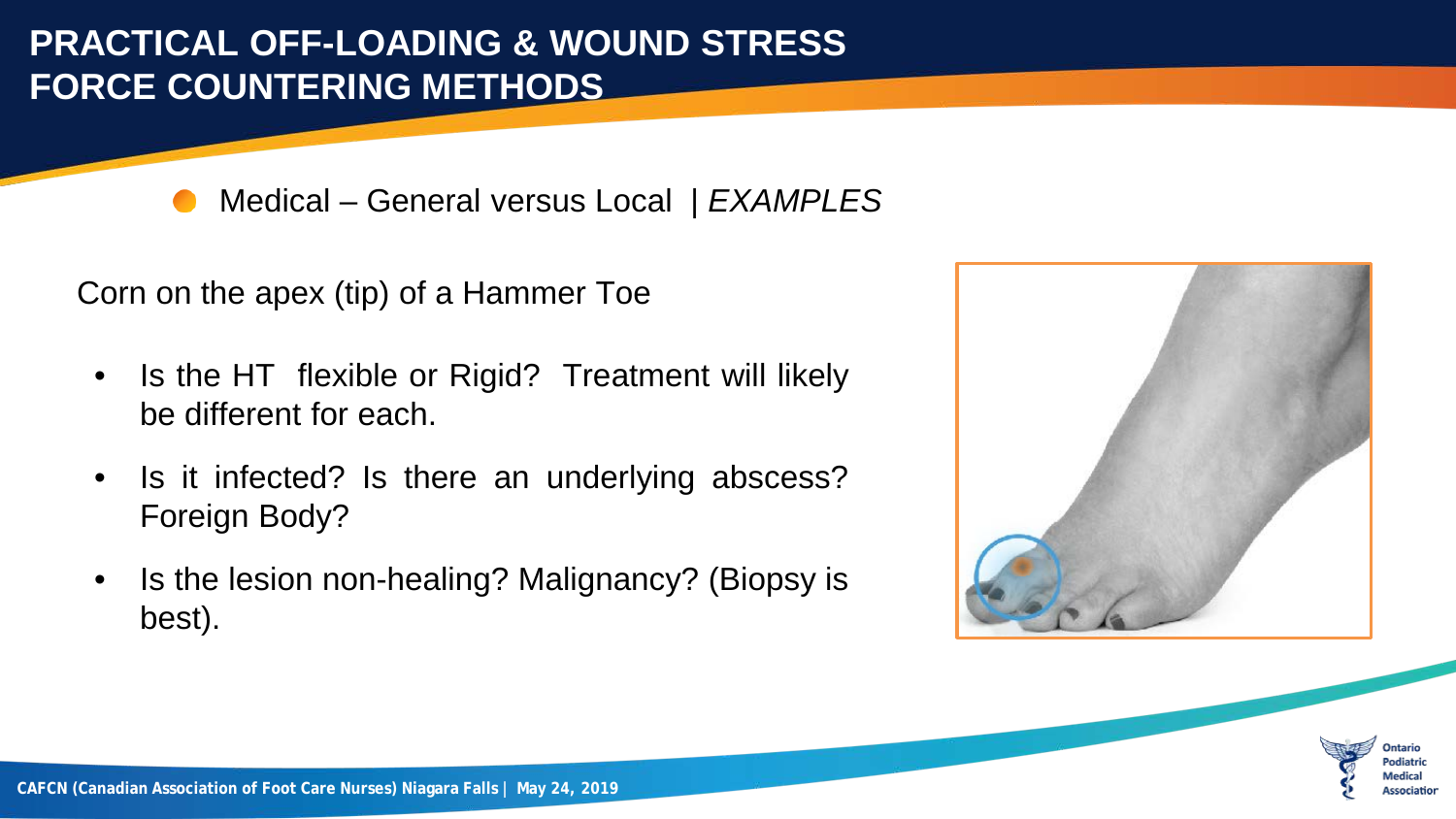Medical – General versus Local | *EXAMPLES*

Interdigital Corns?

• Are the recently dispensed compression stockings causing crowding of the lesser toes causing this?



*Image Source: Corns and Calluses Resulting from Mechanical Hyperkeratosis by DENISE B. FREEMAN, D.P.M., College of Podiatric Medicine and Surgery, Des Moines University–Osteopathic Medical Center, Des Moines, Iowa. Available in: https://www.aafp.org/afp/2002/0601/p2277.html*

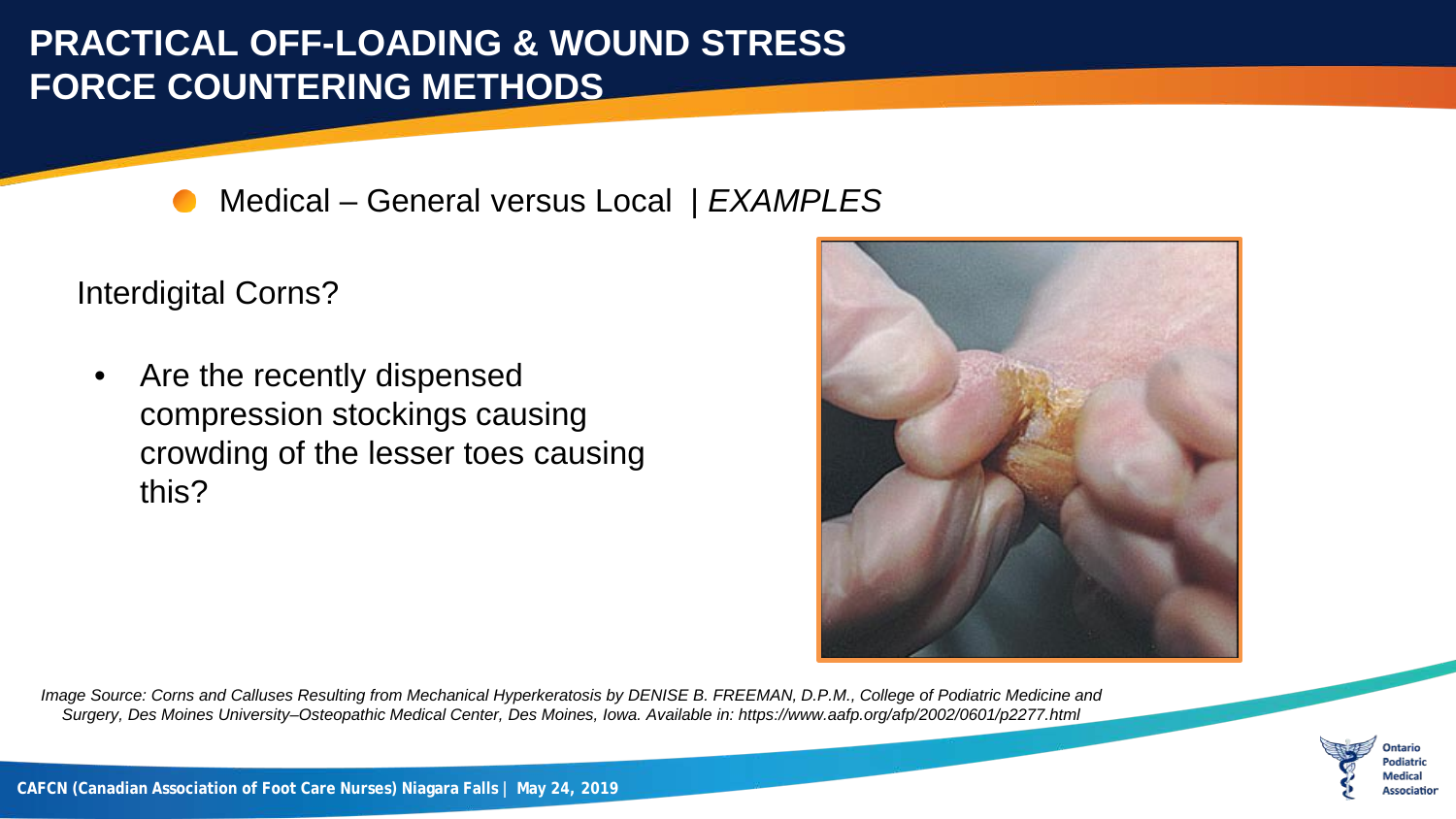Medical – General versus Local | *What to look for?*

#### **Examine the footwear:**

- Does the patient have appropriate footwear for their needs?
- Velcro versus lace
- Too heavy and clumsy for the patient.
- Are the shoes too old and no longer supportive or protective?

### **Construction of the shoe:**

- Stable, supportive versus flimsy and too flexible.
- Adequate width to the toe box and adequate depth.
- Outer sole fall prevention what is suitable for indoor versus outdoor.
- Adequately insulated and waterproof for winter, outdoor use (pernio, frostbite)

#### **Will footwear modifications address the patients problems?**

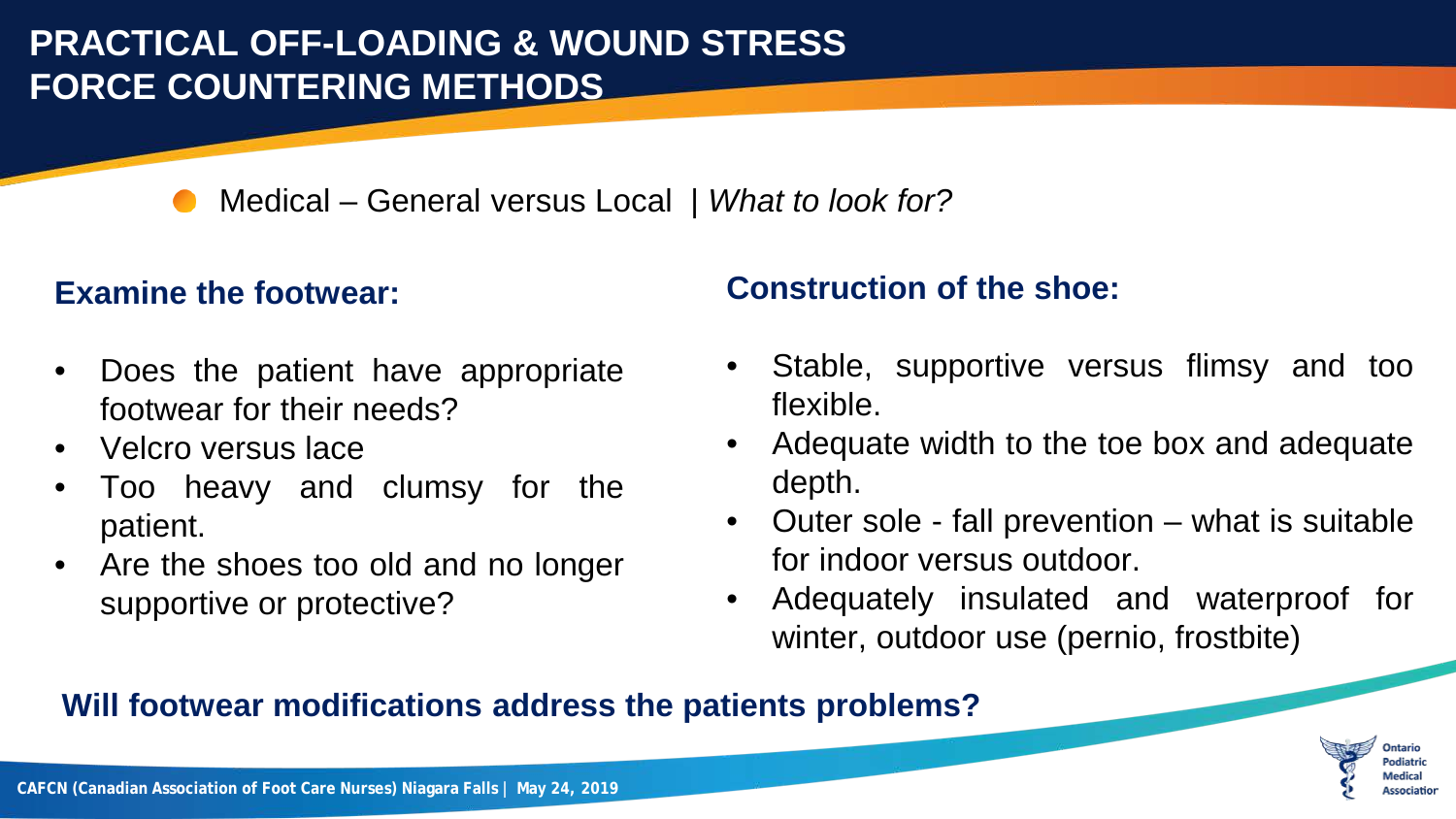



**CAFCN (Canadian Association of Foot Care Nurses) Niagara Falls | May 24, 2019**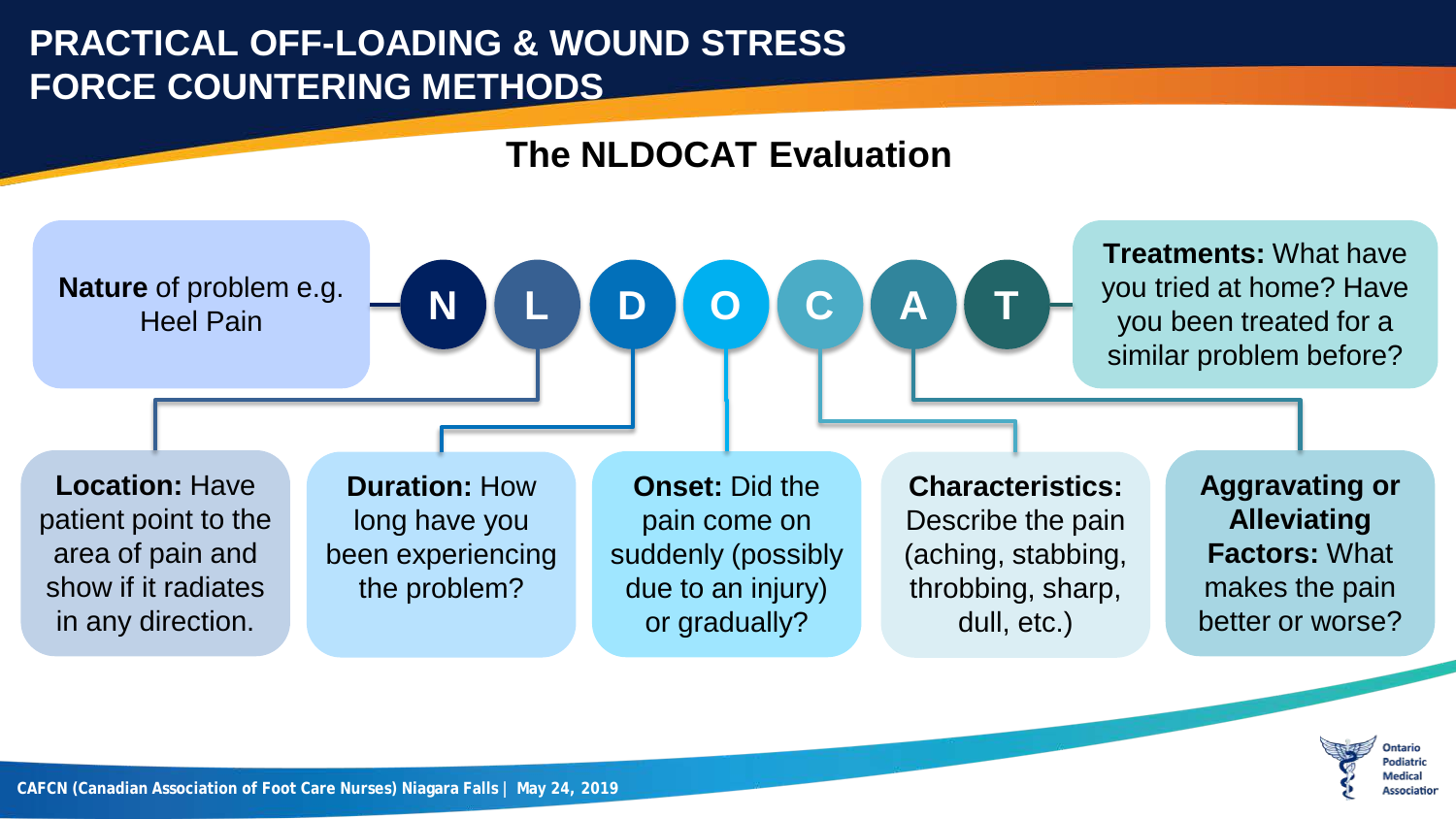### **Start of Hands-On Workshop**

Specific Padding and Taping Applications by Anatomic Site:

# Toes:

- Dorsal e.g. Trigger Hallux or hammer toe corn/ulcer
- Demonstrate various padding options including using Tubigauze, Gazofix, etc.
- Apical Lesion– demonstrate apical pad; Crest pads; Policoff
- Interdigital HAV, lesser toes (prefab versus made pads); Silicone Orthodigital (next workshop)
- Plantar usually the Hallux (IP joint sesamoid?)

### Metatarsals:

- Plantar off-load felt padding
- (demonstrate shoe insole modifications)
- Bunion bunion shield
- Tailor's bunion Tailor's bunion shield
- Achille's Tendon:
	- Special Cases Post amputation Stumps

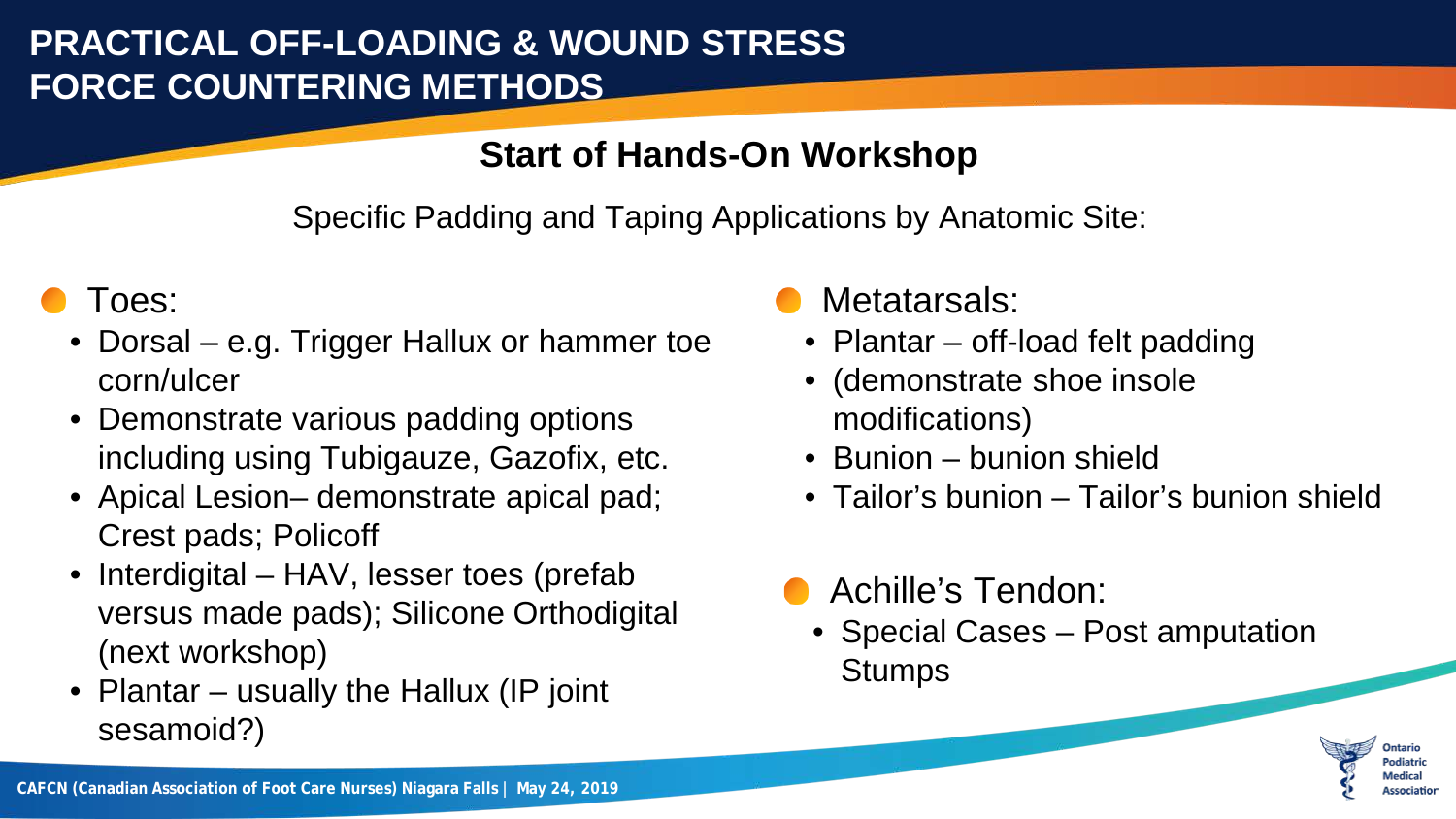

#### **PETER STAVROPOULOS, DPM**